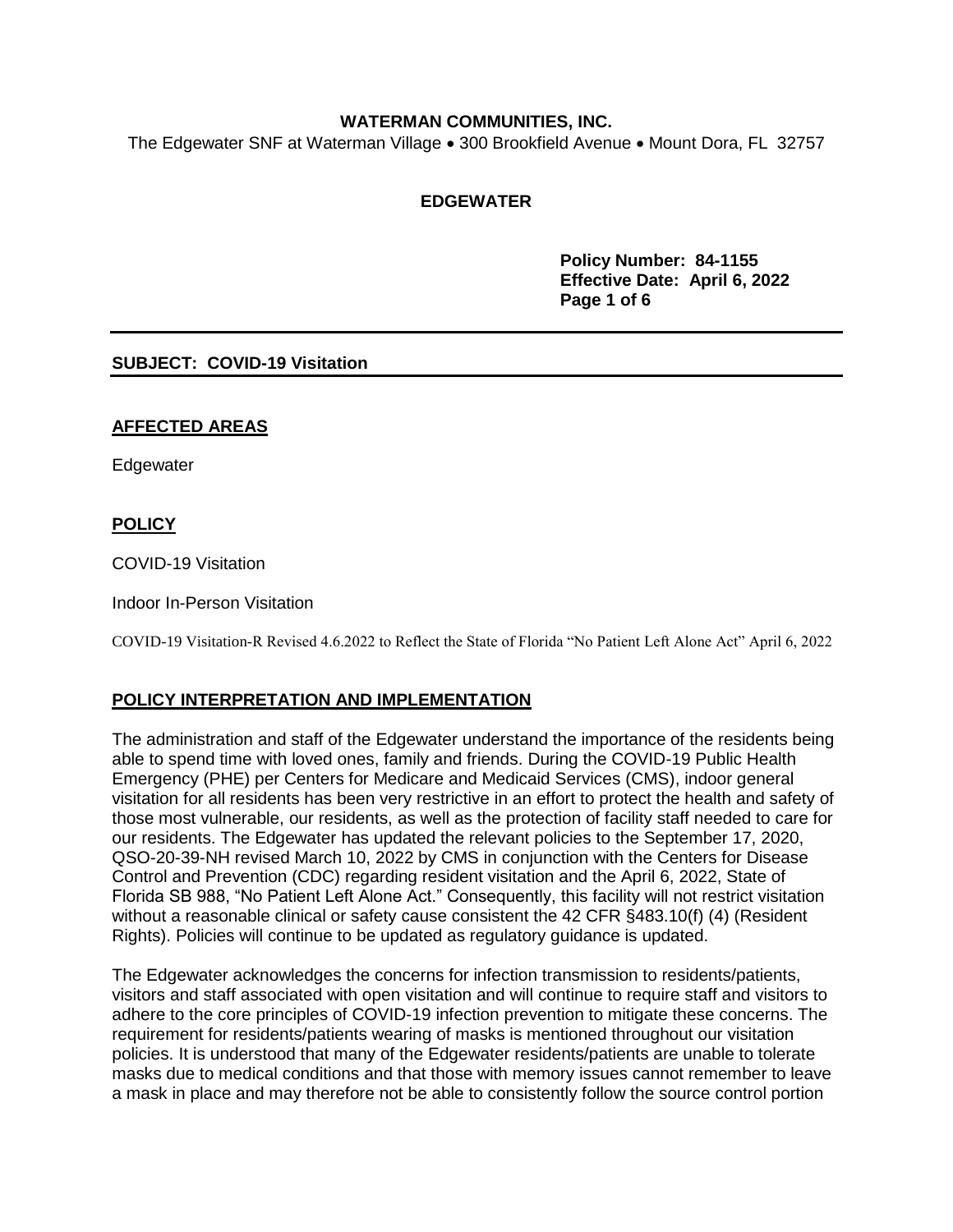Edgewater COVID-19 Visitation Page 2 of 6

of these policies. The Edgewater staff will continue to encourage resident/patient compliance with all infection control practices. The Administrator or designee is responsible for ensuring that staff and other persons in the facility adhere to the policies and procedures of the facility.

### **Core Principles of COVID-19 Infection Prevention**

Visitation at the Edgewater will be conducted following the core principles of COVID-19 infection prevention and best practices consistent with the Centers for Disease Control and Prevention (CDC) guidance for the Edgewater in order to reduce the risk of COVID-19 transmission.

1. All staff, visitors to The Edgewater and other persons entering the facility will be screened for signs and symptoms of COVID-19 using the screening Kiosk and automated temperature check or the hard copy screening tool in use at The Edgewater in conjunction with a manual temperature check. The Edgewater administration and nursing staff have the responsibility to deny entry to the facility of any persons failing to meet the screening guidelines including those with a positive viral test, with signs or symptoms of COVID-19 or who meet the criteria for quarantine.

2. All visitors will follow the proper method for completing hand hygiene during their visit with the proper use of alcohol-based hand rub being the preferred method. Indoor Visitation The Edgewater Policy Revised April 6, 2022 2

3. All visitors must wear a face covering or mask covering their mouth and nose at all times when entering the facility, while inside the facility's common areas and when around any Edgewater staff and other residents.

4. All visitors will adhere to the CDC Guidance for physical distancing of at least 6 feet from staff and other Edgewater residents during their visit.

5. Instructional signage with source control information for visitors and staff will be placed throughout the facility.

6. Visitor education will be provided on COVID-19 signs and symptoms, The Edgewater infection control precautions, required use of face coverings, hand hygiene, proper entrance and exits to use when arriving and departing the facility and the routes to designated areas.

7. The Edgewater will clean and disinfect high-frequency touched surfaces often and will clean and disinfect the designated visitation areas after visits.

8. Staff will appropriately use and wear PPE.

9. Effective cohorting of residents will be followed at the Edgewater.

10. Resident and staff testing will be conducted as required at 42CFR 483.80(h). (See QSO-20- 38-NH)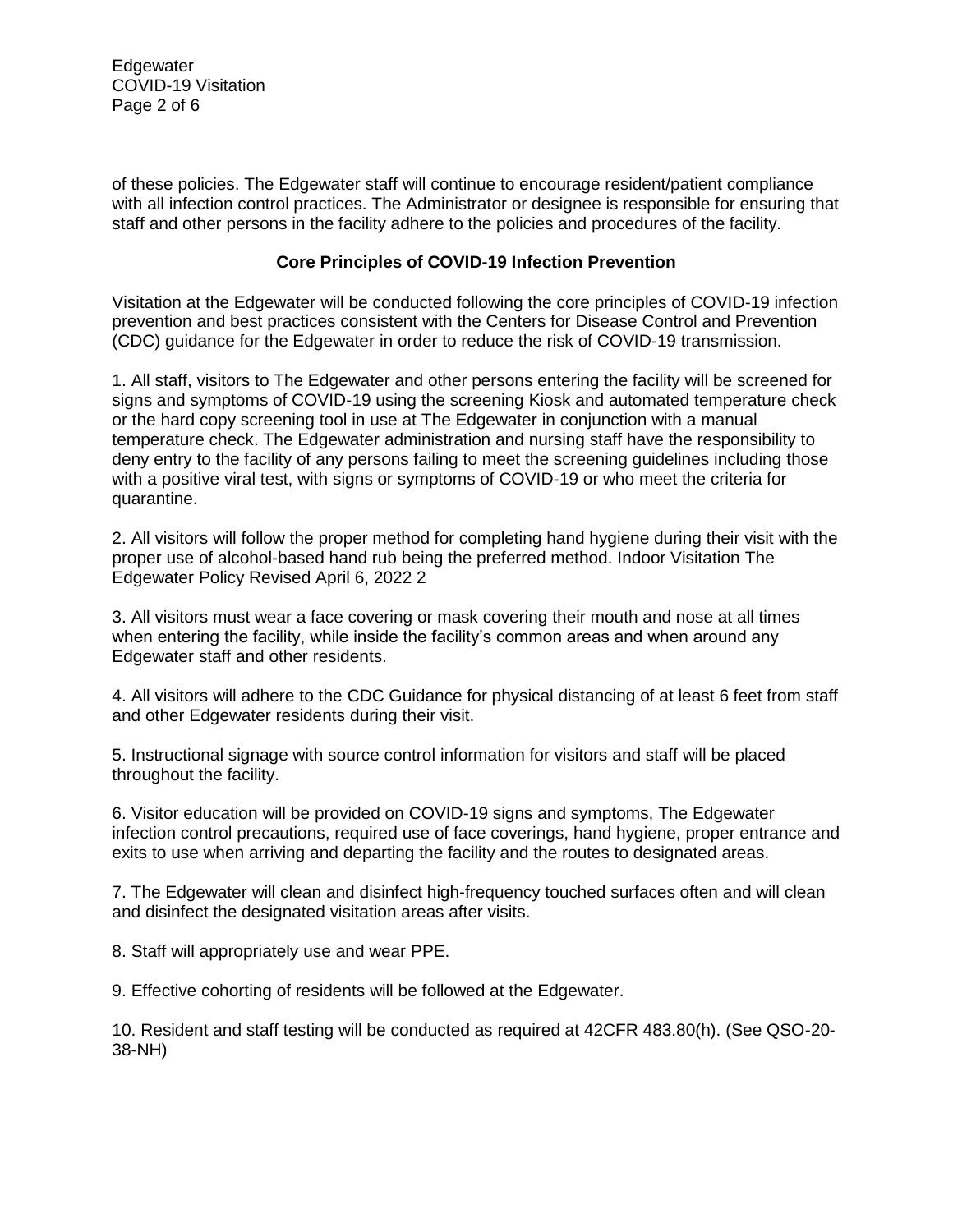Edgewater COVID-19 Visitation Page 3 of 6

#### **Indoor In-Person Visitation**

The Edgewater will facilitate in-person indoor visitation for all residents/patients as permitted under the applicable CMS regulations and the April 6, 2022, State of Florida, SB 988, "No Patient Left Alone Act." The Edgewater residents/patients may receive visitors of their choosing at the time of their choosing in a manner that does not place other residents at risk or impose on the rights of another resident.

1. Visitors to the Edgewater residents/patients are not required to schedule a visit appointment in order to spend time with a resident/patient for a routine visit.

2. The Edgewater has placed no limit on the length of visits, the frequency of visits or the number of visitors an individual resident/patient may have at one time. In an effort to ensure that physical distancing is maintained in adherence to the COVID-19 principles of infection prevention, large gatherings with a large number of visitors in the same place at the same time will be avoided unless a venue suitable to maintain the required physical distancing is available.

3. Outdoor visits are a preferred venue for residents/patients and visitors who are unvaccinated for the protection of the other facility residents/patients but are not mandatory.

4. Visits may take place for residents/patients in their room unless they share the room with a roommate who is unvaccinated or is immunocompromised. In that case, the visit will take place in a designated visiting area other than in the resident's room.

5. Visitors will not be allowed to wander through the facility. They must go directly to their designated visitation area or resident's room after completing the COVID-19 screening and must leave the facility promptly at the end of the visit via the appropriate exit route.

6. The staff of the Edgewater values and honors the rights of the resident/patient to deny consent for a visit at any time and will assist the resident/patient as needed in such circumstances.

7. As per the CDC Core Principles of COVID-19 Infection Prevention, source control (masking) and physical distancing will be observed by visitors based on the Edgewater's County level of community transmission rate as indicated in the CDC's COVID online Data Tracker-County View.

a. The CDC Core Principles recommend:

i. When Edgewater's County's level of community transmission rate is substantial or high, residents/patients and visitors should wear face masks and practice physical distancing at all times regardless of vaccination status.

ii. When the Edgewater's County's level of community transmission rate is low to moderate residents/patients and visitors are recommended to wear face masks and practice physical distancing especially if either the resident or the visitor is not up to-date with all recommended COVID-19 vaccine doses. If both the resident/patient and visitor are up-to-date with all recommended COVID-19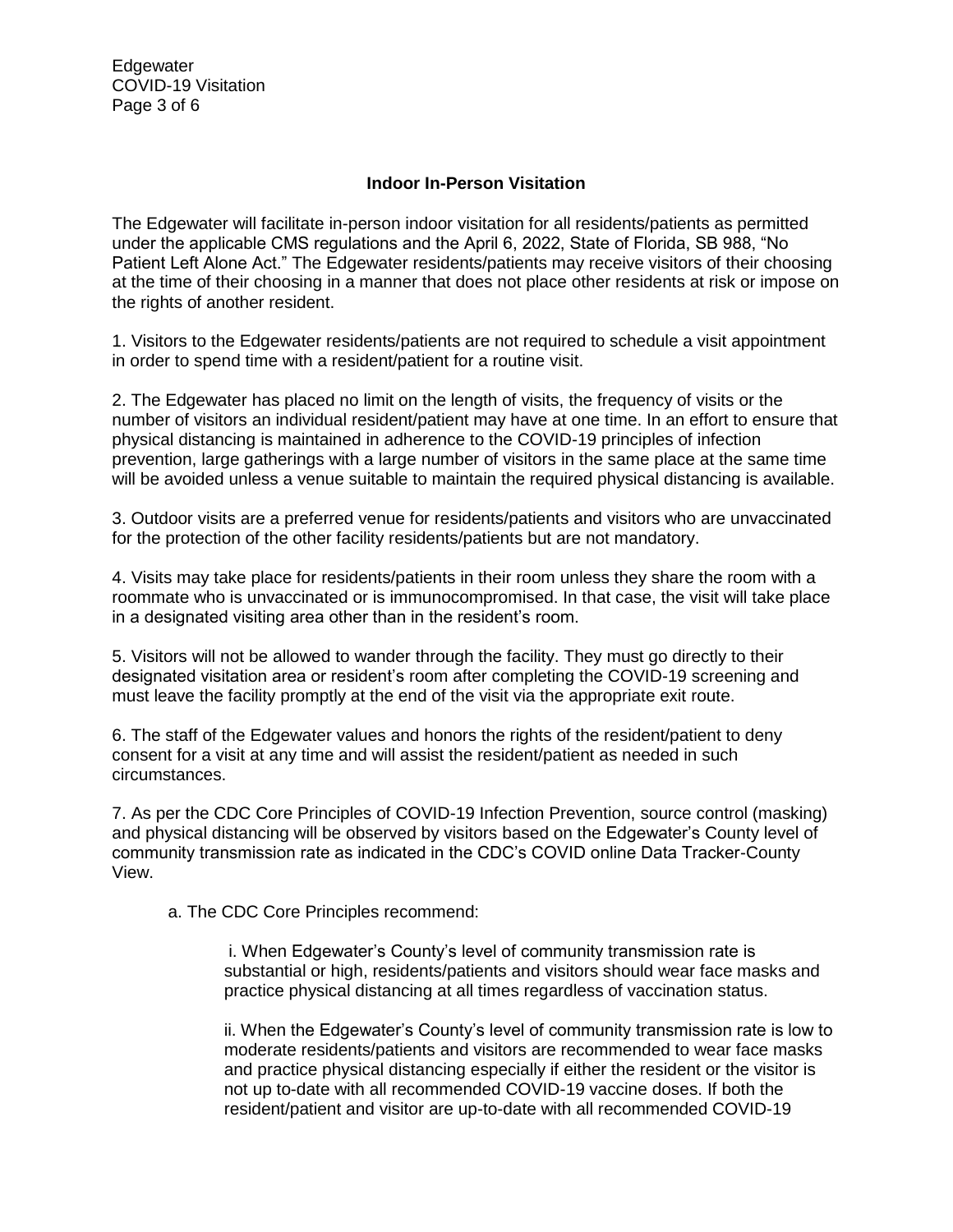Edgewater COVID-19 Visitation Page 4 of 6

> vaccine doses and neither one is at risk for severe disease, both may choose to remove face masks and forego physical distancing during the visit.

b. Residents, regardless of vaccination status, can choose not to wear face coverings or masks when other residents are not present and have close contact (including touch) with their visitor. Residents (or their representative) and their visitors, who are not up-todate with all recommended COVID-19 vaccine doses, will be advised of the risks of physical contact prior to the visit.

c. The April 6, 2022, Florida State "No Patient Left Alone Act" SB 988 mandates that consensual physical contact between a resident/patient and the visitor must be allowed.

8. All visitors regardless of vaccination status must wear face masks and maintain physical distancing of at least six feet from all staff and other residents while in the facility.

9. For the protection of residents/patients and staff, visitors who violate the Core Principles of COVID19 Infection Prevention and the Edgewater policies and procedures after being educated, will be asked to leave the facility and in-person visitation will be suspended for the specific visitor.

## **Designation of and In-person Visitation by an Essential Caregiver**

In accordance with the April 6, 2022, State of Florida, SB 988, "No Resident Left Alone Act," each Edgewater resident/patient will be asked to designate a family member, friend, guardian or other person as an "essential caregiver." Under the Act, this essential caregiver is allowed to visit the resident/patient for at least 2 hours daily in addition to any other visitation authorized by the Edgewater. The essential caregiver is not required by the Edgewater to provide any form of care to the resident/patient during their visits. Resident/patients have the right to decline designation of an essential caregiver. The designated essential caregiver will be documented in the resident/patient clinical record.

#### **Special Circumstances Requiring In-person Visitation**

In accordance with the April 6, 2022, State of Florida, SB 988, "No Resident Left Alone Act," the Edgewater must allow in-person visitation in all of the following circumstances unless the resident/patient objects:

- End-of-Life situations;
- With a resident/patient who is struggling with a change in environment and the lack of in person family support when having previously lived with family before admission to the Edgewater;
- With a resident/patient is experiencing emotional distress or is grieving the loss of a friend or family member who has recently died;
- With a resident/patient who is in the process of making one or more major medical decisions;
- With a resident/patient who needs cueing or encouragement to eat or drink when that assistance was previously provided by a family member or caregiver; and/or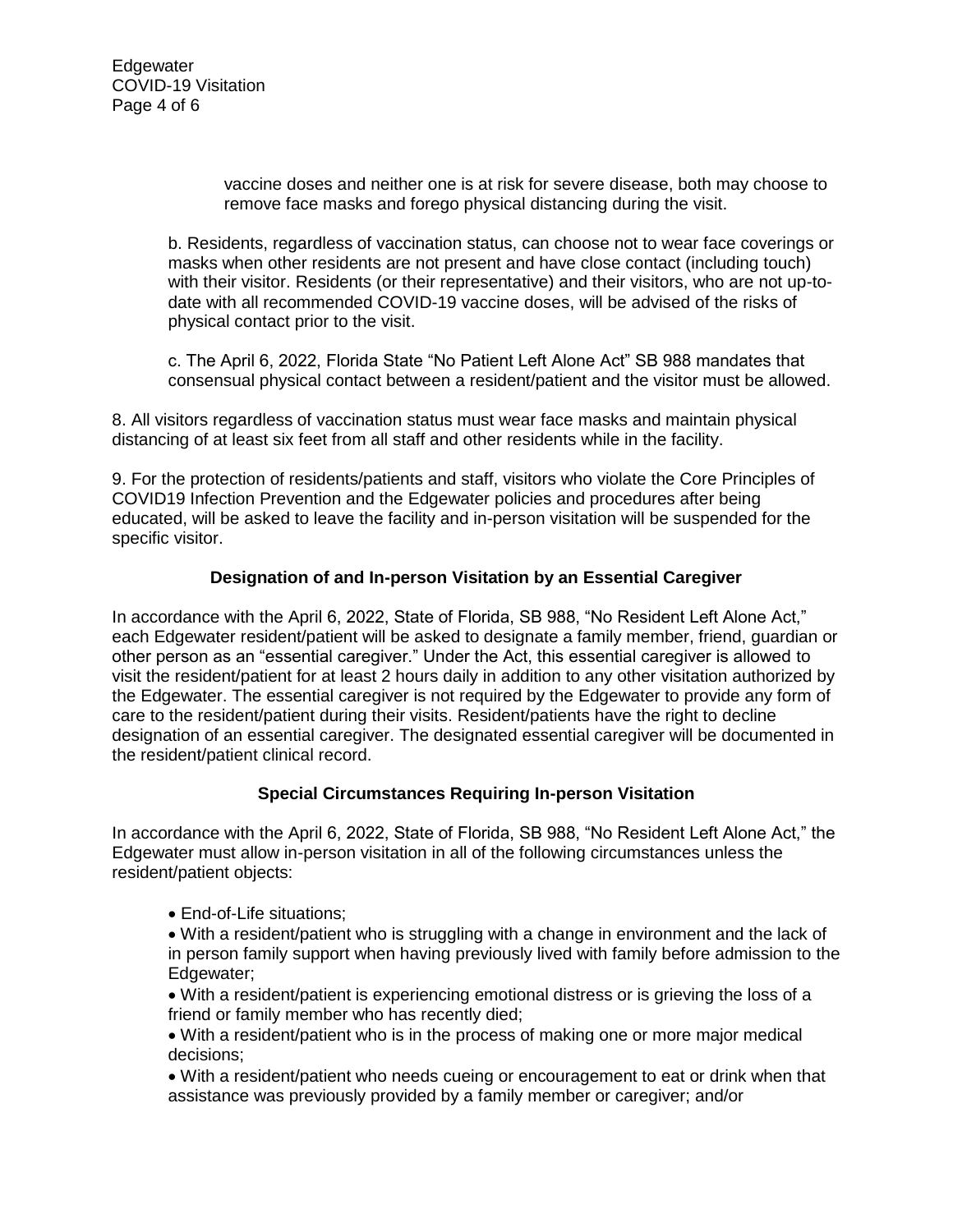With a resident/patient who used to talk and interact with others who is now seldom speaking.

# **In-person Visitation during COVID-19 Outbreak in the Facility**

Under the November 12, 2021 CMS guidance, indoor visitation for the Edgewater facility residents/patients may occur for all residents at all times including during the times when the facility is investigating or experiencing an outbreak of COVID-19. An outbreak is defined by CDC as a new COVID19 infection in any healthcare personnel or the nursing-home onset COVID-19 infection in a resident.

1. The Edgewater will make a resident/patient or their representative and the visitor(s) aware of the facilities status when under investigation or outbreak for COVID-19, the risks associated with visiting during this time and the infection control practices to be followed during their visit.

2. During such times visitation should take place in the resident's/patient's room unless disallowed due to contraindications concerning a resident's roommate.

3. Both resident/patient and visitor must wear face masks regardless of vaccination status.

4. Residents/patients on transmission based precautions are not recommended to have visitors; however, CMS states that visitation may be allowed in the resident's room with the resident wearing a face mask and the visitor wearing required Personal Protective Equipment (PPE) during the visit. The Edgewater may offer to provide PPE to the visitors to wear during the visit but under this guidance is not required to do so.

5. When other Personal Protective Equipment (PPE) in addition to face coverings is necessary for the visit, visitors must follow the instructions from the Edgewater staff and wear the PPE properly during the entire visit.

#### **Important Considerations for Visitation**

Visitation for an Edgewater resident/patient will be person-centered, considering the resident's/patient's physical, mental and psychosocial well-being and will support their quality of life. To further reduce transmission risk, physical barriers such as Plexiglas dividers or curtains may be used when necessary due to SARS-CoV-2 level of infection in the community. The Edgewater will enable visits to be conducted with an adequate degree of privacy. The CMS guidelines do not indicate any age restriction for visitors; however, all visitors to the Edgewater must be able to adhere to the core principles of COVID-19 infection prevention. If a specific visitor violates the core principals of COVID-19 infection prevention and the Edgewater visitation policies and procedures in-person visits will be suspended and the visitor will be asked to leave. The Edgewater staff will monitor for any visitors having difficulty adhering to the core principles of COVID-19 infection prevention and take appropriate action to educate and/or to ensure that the visitor leaves the facility.